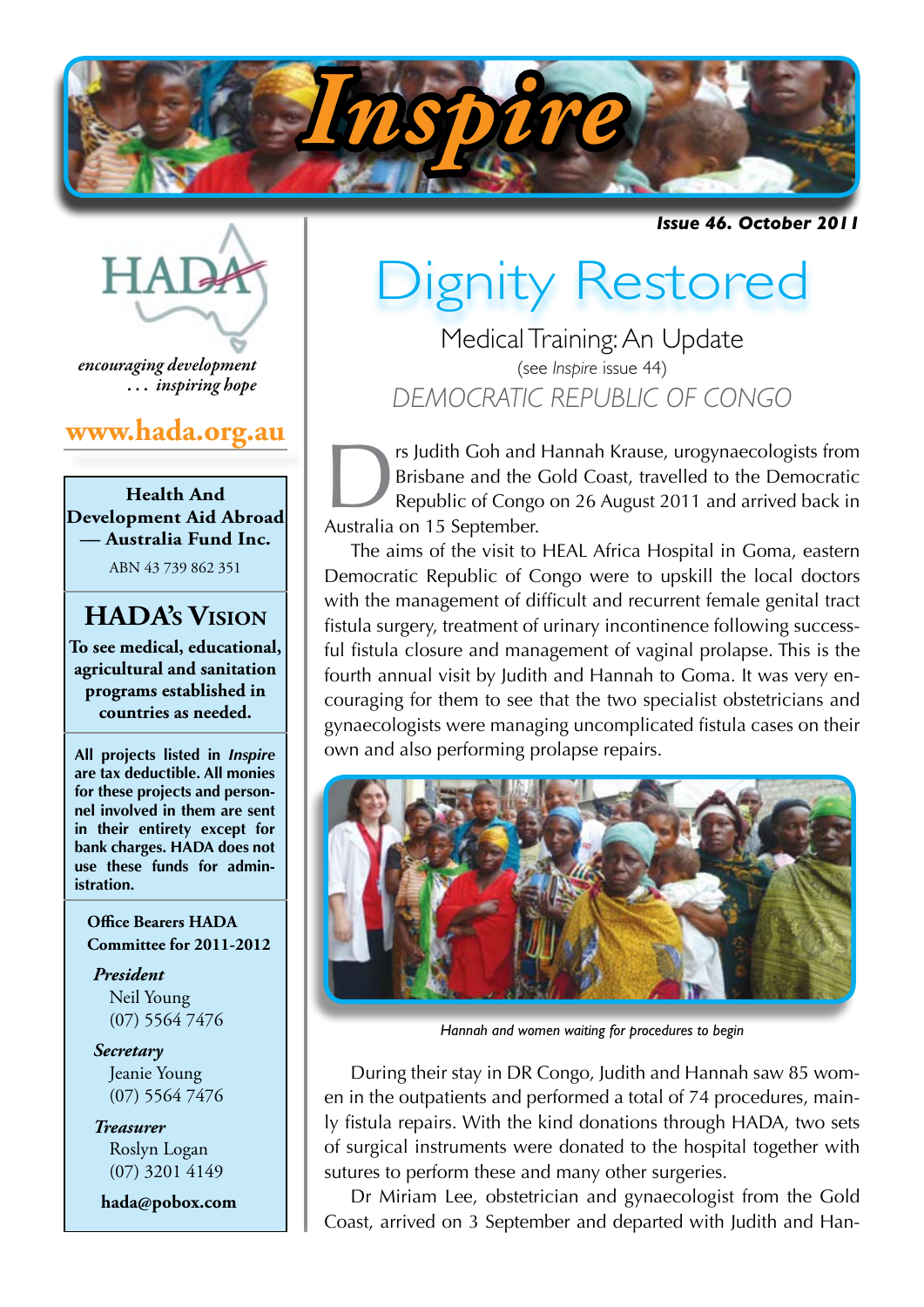nah. Miriam held daily lectures and workshops on topics including cervical cancer screening and vacuum delivery. An invitation was extended to other obstetricians and gynaecologists in the surrounding district and each hospital in the district sent a specialist to attend the lectures/workshops. Miriam also conducted teaching rounds in the delivery suite and post-natal ward, and assisted in the outpatients.

The next visit for Judith and Hannah is in December 2011. They plan to return to Kagando Hospital in western Uganda. The Kagando Rural Development Centre is an agricultural, health and educational project administered by the Church of Uganda. The main health focus is the Kagando Hospital, a 250-bed hospital in rural western Uganda





providing health

care for the surrounding poor villages. The hospital is in need of a new operating theatre and medical equipment. The aims of Judith's and Hannah's visit to Kagando are to assist in the management of women with genital tract fistulas and to upskill the local health care team on the management of fistulas.

*Dr Justin, one of the new obstetricians/gynaecologists with new instruments*

# MONGOLIA

*Betel* bore now operating

The men on the Betel drug rehabilitation farm were excited to see clean water flowing out of the recently drilled bore.

Sincere thanks to all who contributed to this project. It has enabled the men to have fresh water to drink and shower in, as well as providing water for the pig farm and the fresh vegetables they grow for their own use as well as for sale.

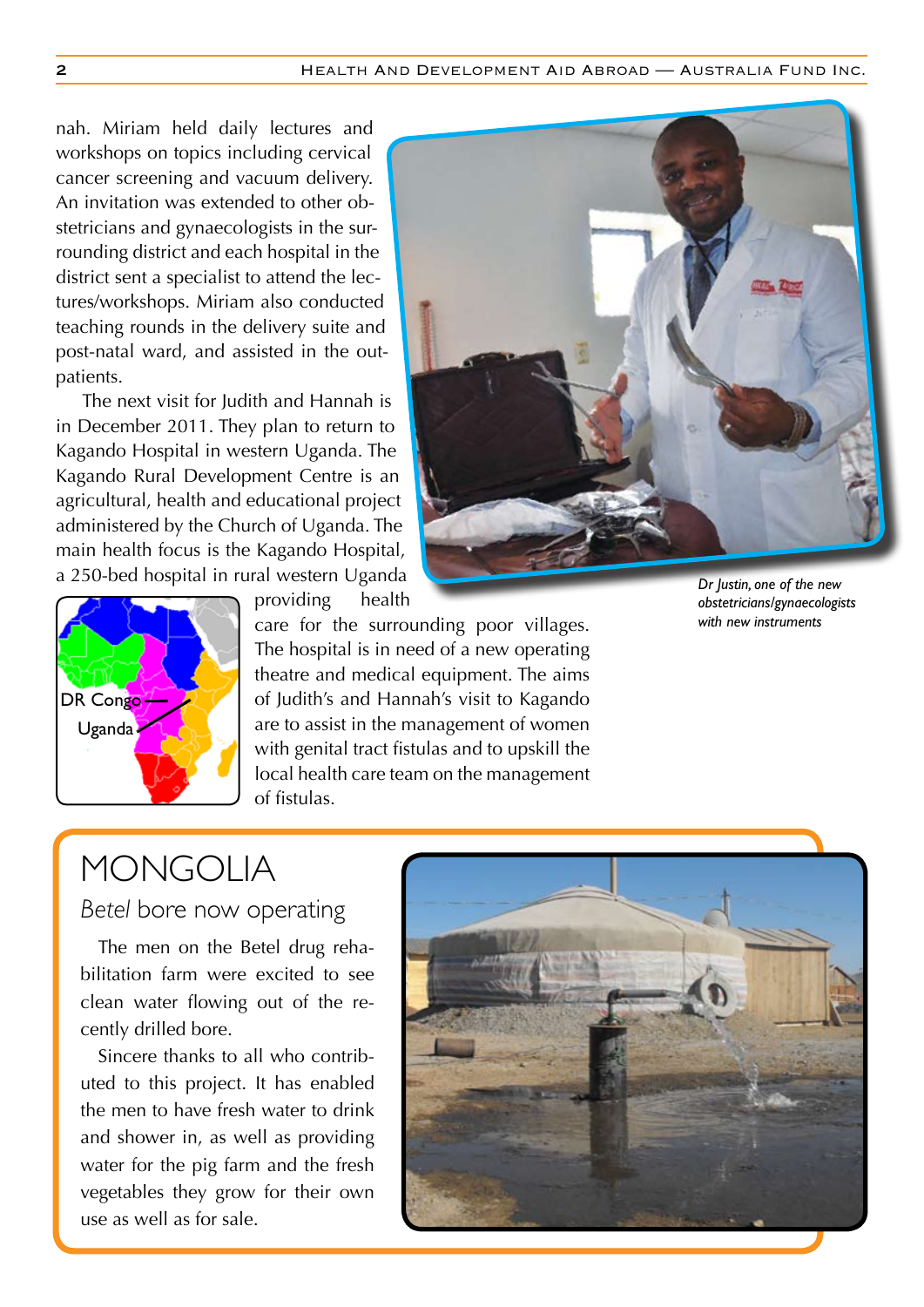

w can I ever support my daugh-<br>ters?" This was a constant concern for<br>37-year-old Shiba who lives in a rural ters?" This was a constant concern for 37-year-old Shiba who lives in a rural area about a one hour walk to the nearest market with her three daughters, aged 16, 12 and 8 years. Her husband abandoned her and went to live with a second wife. Shiba began working as a daily labourer to support herself and family, and "

earned Rs120 (AU\$1.60) per day when work was available. She soon found this was not enough to feed, clothe and educate her daughters, even though they attended the cheap government school. Shiba found it difficult to work as a labourer with her weak health. If she or the children became sick, there was no money for treatment. Shiba then developed a frozen shoulder and was unable to lift her arm and that further impacted her work. No one else supported her financially, and she was in despair about how to provide essential things for her children.

When CATS began a self-help group (SHG) in her area, Shiba joined it. Nine

months ago, Shiba was able to take a loan from the group to begin a pig-keeping business. She received Rs7,500 (AU\$100) from the group and bought two pigs for Rs3000, spending the rest of the money to build the pigs' sty. After four months

# Community Awakening and **Transforming Society**

she sold the pigs for Rs8000, repaid 3,500 of the loan she had taken from the group, and bought two new

piglets for 3800. She says that in another threefour months, once her pigs have grown up, she could make around 20,000 from their sale. She says, smiling, that there will be more profit in the second lot. The money from selling her pigs has made it much easier for her to run her household and to buy school supplies for her children. Her shoulder has improved and has not given her any more problems.

Shiba says that if she had not become involved in the SHG run by CATS it would have been impossible for her to start pig-keeping. Loans in Nepal are only available at very high interest which is impossible for



poorer people

to repay. Joining the group made it possible for her to receive a loan from the group at low interest. Shiba has big hope that the remaining loan will be completely paid off after a few months. All the profit generated through her business will then be invested in buying more pigs so she can make more profit and expand her business. She says that the training provided by CATS a few months ago helped her very much in knowing how to run her business successfully. She and her daughters now have enough to eat and wear; her daughters can all attend school and have hope for the future.

*Dr Julie Lincoln*

Read more about CATS on page 4.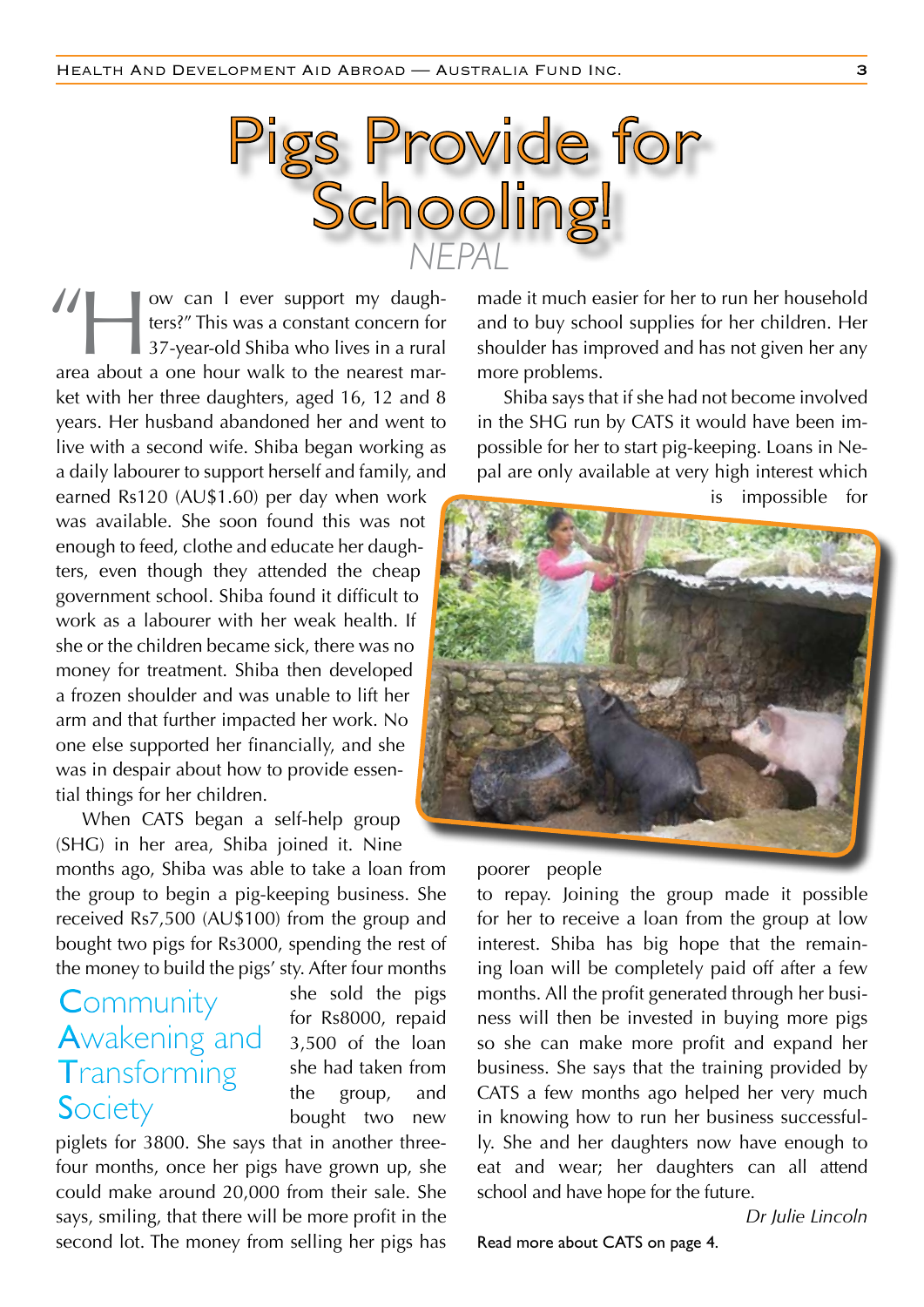# Community Awakening and Transforming Society

*CATS works in various ways to facilitate transformation in the local community. One of these ways is through establishing community self-help groups for members of poor communities and providing groups with revolving loan schemes, training and advice on different income generation schemes, savings, and good business management. The repayment rate of the loans within a* 

*one-year time frame is very high and many families have been economically, socially, physically and psychologically uplifted through this ministry.*

*CATS does not receive any grants from the government of Nepal and relies on donations from interested groups/individuals to continue ministering in a remote area of Nepal where needs are great and few other organisations are serving.* 



asis Care is a small organisation that cares for widows, orphans and vulnerable children in a very poor compound called Kantalomba in Ndola, Zambia. Last year, 12 hectares of land were bought to establish a garden to help feed these widows and children. In September 2010 the widows, with some help from a group of commandos who volunteered their time, sowed about half the land with maize. This was a huge learning curve for those involved, but a bumper crop was harvested early this year and over 200 50-kilogram bags of maize are currently being treated and will be ready to crush into mealy food in October this year. This will feed the children for about two years. The intention is to plant another crop soon and the harvest will be sold and the profits sown back into the land. They will also try planting some sweet potato and okra this year. The land already has some established mango trees that are fruiting well. Other varieties of fruit trees may be added and a small orchard established.

# *ZAMBIA*

In June, a team from Tasmania travelled to Ndola to build a caretaker's house on the property. This was built from joining two shipping containers together. The plan was to have five weeks in which to



build this cottage, but due to delays in opening the container from Tasmania, the team was left with just five days to do five weeks' work. This meant very long days and one of the team staying on an extra week to get the job done, but it is now complete and ready for the caretakers to move in.

The team also put together a large prefab shed that had been sent in the container. This will help

in storing equipment. They also hired a tractor and tilled the land to help with this year's sowing, and hired a grader to give road access to the cottage. Immediate needs are for a security fence to be built around the cottage and shed; the need for this was highlighted while they were there when the temporary shelters were burnt to the ground by bored youths. Another secure vermin-proof building also needs to be put

on the property to store the maize.

Oasis Care cares for over 300 young people regularly. Since becoming involved with this project four years ago, I have seen some of these children go from being starving, malnourished kids with big vacant eyes, to happy laughing kids wanting to talk and play and hug me. They still have huge needs but are responding to the care and love they are being given and it makes the time and effort in supporting them so worthwhile.

*Margaret Parry*

Health And Development Aid Abroad PO Box 733, Ashmore City Qld 4214, Australia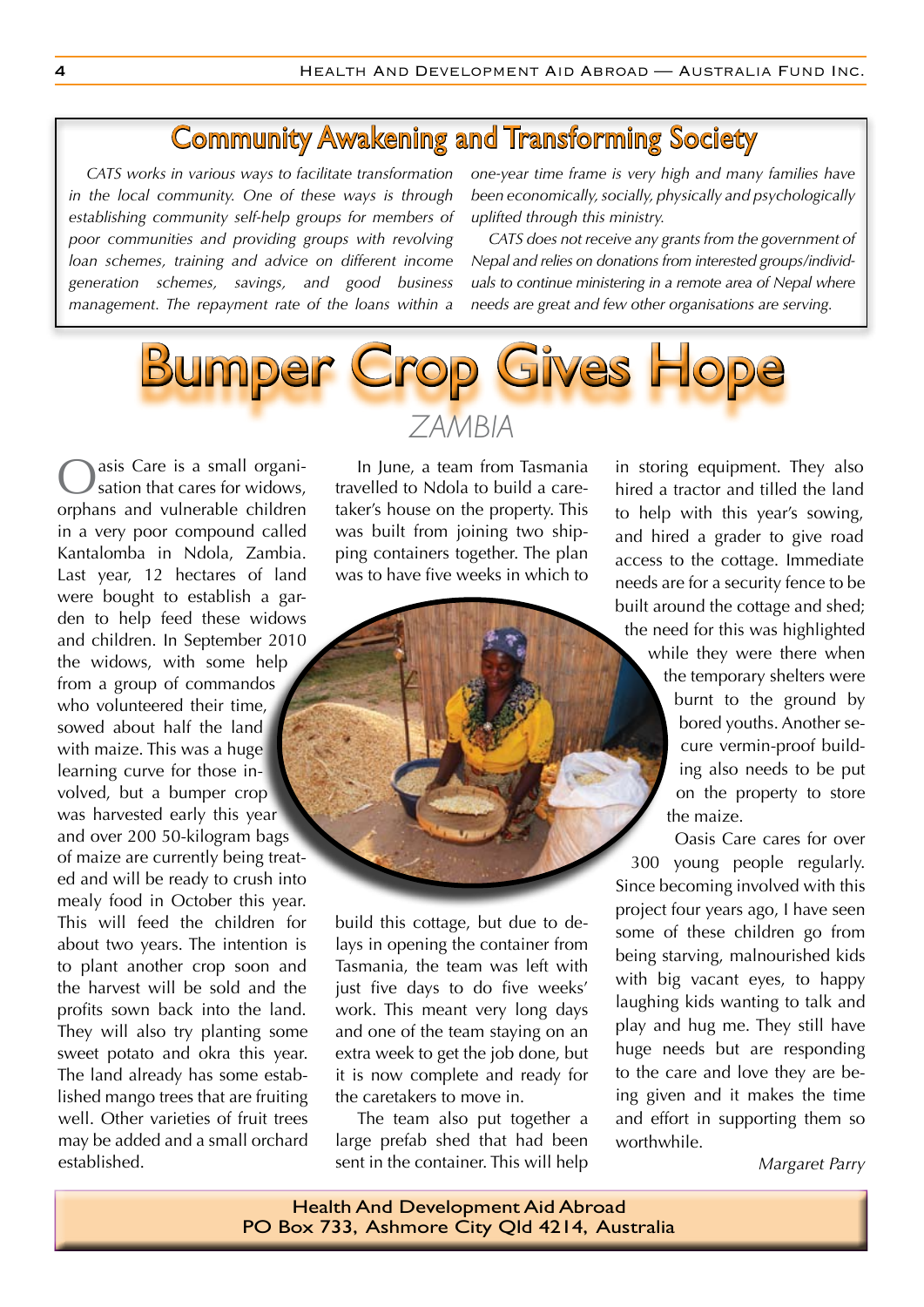

*. . . inspiring hope*

# **Current HADA Projects**

*All projects listed are approved for tax deductibility*

### *Africa*

#### **Medical Training**

Manager: Dr Judith Goh

• Training African doctors in treating women with genital tract fistula. [Ref: AFR010]

## *Cambodia*

#### **Siem Reap.**

Manager: Valéria F Peres

• Bridge of Hope: Working with families and communities to prevent children at risk becoming street children (or sold/ending up in prostitution). [Ref: KHM010]

#### **Phnom Penh.**

Manager: Martin Aerne 

• Vocational Training Program: Tailoring Workshop, Metal Workshop and I.T. Support / Customer Service. [Ref: KHM011]

### *China*

#### **Kham Health Associates, Sichuan Province.** Managers: Keith and Barbara Richardson

- • Disaster Relief: help in the form of food, blankets, shoes and shelter. [CHN011]
- Yak loans and shelters. [CHN012]

#### **Bridgewater Care, Guiyang.**

Manager: Karen Kirkland

• Offering hospital and community-based training to local rehab specialists, rehab workers and caregivers in physiotherapy rehabilitation for adult neurological and orthopedic disabilities, geriatrics, and post burn care. [Ref: CHN010]

# *Democratic Republic of Congo*

#### **Heal Africa, Goma**

Equipping a new hospital. [Ref: COD010]

#### *India*

#### **Maxton Strong Orphanage School, Banbassa.** Manager: Rick Shipway

School buildings for orphans and local children. [Ref: IND010]

#### **Vocational and Career Development, Orissa.** Manager: Bill Watson

- Construction of Shepherd International School for very poor children. [Ref: IND011]
- Construction of Jeevan Jyoti Ashram home for orphaned children. [Ref: IND012]

# *Ivory Coast*

**Literacy Project.**

- Manager: Alfred Kouassi
- • Literacy for adults. [Ref: CIV010]

# *Kazakhstan*

## **HADA, Astana.**

Manager: David Pichotta

- Alcoholism: Education, literature, and support groups for alcoholics and their families in order to break the cycle of this devastating problem. [Ref: KAZ010]
- Open Doors Community Centre: a place to gain employable skills and life skills for young adults, couples and parents. [Ref: KAZ011]
- Valueology teaching: assisting schools by providing teaching materials, and teaching values to teenagers and students. [Ref: KAZ012]

## *Mongolia*

#### **Good Neighbor Society, Ulaanbaatar.**

Manager: Mark Jennings [Ref: MNG014]

- Family Development Program [Ref: MNG010]
- Purchase of building for Community Centre programs. [Ref: MNG011]

#### **Good Neighbor Society, Uvs.**

- **Mobile Library.** Providing learning opportunities for nomadic herders. [Ref: MNG012]
- Day Care Centre. [Ref: MNG013]

### *Nepal*

#### **Community Awakening and Transformation Society (CATS), Rapti Zone.**

Manager: Dr Julie Lincoln [Ref: NPL011]

Community development; microenterprise; environmental health; TB/leprosy patient hostel/ treatment centre; youth awareness program and scholarships for poor children. [Ref: NPL010]

# *Uganda*

#### **100% Hope**

Manager: Trishelle Grady

Women@Work: empowering single and widowed mothers to produce an income and be able to provide for their children. [Ref: UGA010]

### *Zambia*

#### **Oasis Care Project, Ndola.**

Manager: Margaret Parry.

Oasis Care Project - market garden for orphanage. [Ref: ZMB010]

Please make your cheque payable to **HADA Relief Fund.** Do not include the name of the person or project on the cheque.